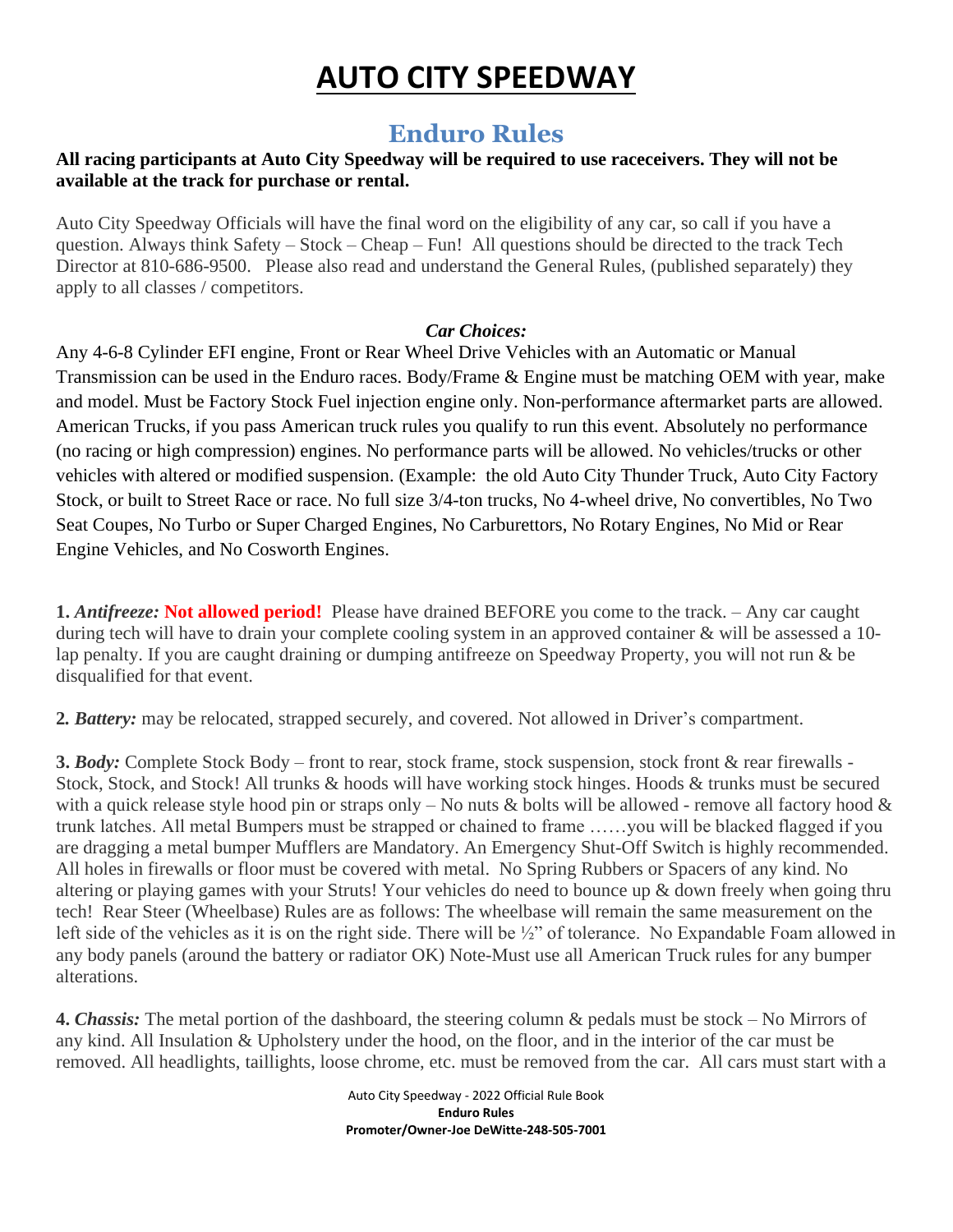key, or use a push button/toggle switch hooked directly to the steering column wiring harness. The vinyl cover on the dash may be removed.

#### **5.** *Exhaust:* Stock System with muffler

**6.** *Gas Tank:* If the stock gas tank is located ahead of the rear axle, it may remain in place. Any tank behind the rear end must be replaced & relocated in the trunk. Use a small fuel cell (8 gal or smaller) or a boat gas tank. Fuel cell or boat gas tank will be mounted in the farthest forward area of the trunk, securely fastened with at least 4 straps. Rear firewall must be enclosed if the gas tank is placed in the trunk.

**7.** *Glass:* all glass except for the windshield must be removed. Lexon windshield is OK. All loose glass must be vacuumed out of the car. No lead, concrete, or any ballast may be added to the cars.

**8***. Rear Bars -* Rear Bars - No roll cage bars connecting to main cage past rear centerline of rear tires. You may have an X in between your two diagonal bars.

#### **9.** *Steering and suspension:* **Must Be Stock - No Modifications**

**10***. Transmission:* Stock for that make & model of the car. (Automatic or manual) An external cooler is permitted.

**11.** *Tires & Wheels*: Tires & Wheels: Stock wheels for that make & model. Maximum tire width 10" side wall to side wall Measurement taken with a rim gauge at the top at the largest point of reference. All wheel weights must be removed from both the inside & outside of all wheels. No low profile, trick, or exotic tires allowed. No Z Rated Tires of any kind! Radial tires only, no bias ply, racing, or re-cap tires allowed.

#### **12.** *Safety Equipment:*

**"A driver's side window net will be required" and must be able to unlatch for easy driver exit. A set of racing seat belts and shoulder harnesses are required, mounted in a safe and proper fashion. Racing Helmet must meet minimum DOT standards; a Snell approved helmet is suggested. An approved fire suit, both tops & bottoms are highly recommended. A racing neck brace will be required. Gloves and full cover shoes will be required. Racing gloves and shoes are highly recommended. Arms & legs must be fully covered.**

**13.** *Safety Requirements*: A roll cage or a minimum of a rollover bar is highly recommended with the rollover bar being just behind the driver's seat with two forward kickers. A full 4 post cage with a full set of driver's door bars & steel door plate is recommended for all Enduro cars. The minimum tubing size is  $1\frac{1}{2}$ " x .095 thickness, and must be securely welded or bolted to the car. A steel plate welded/bolted to the exterior of your driver's door and overlapping the front & back door seam is highly recommended if you do not have a roll cage with driver's door bars. No removing of any interior metal inner door or body panels if you are not running a roll cage with door bars. Removing of these panels will be allowed for door bar clearance only. Both doors must be welded or chained shut. If a stock seat is used, make sure all tracks are bolted in place. It is highly recommended that the back of the seat be secured to the back of the roll bar. A racing seat, mounted to the roll cage is highly recommended.

Any rebuilding of the frame horns, strut towers, bumper mounts etc., can only be repaired with the use of flat stock that is  $1/8$ " thick or less. No  $\frac{1}{4}$ " plate steel or 4" angle allowed anywhere on your Enduro car. We realize as these cars race more often and some of this repair may be needed.

Auto City Speedway - 2022 Official Rule Book **Enduro Rules Promoter/Owner-Joe DeWitte-248-505-7001**